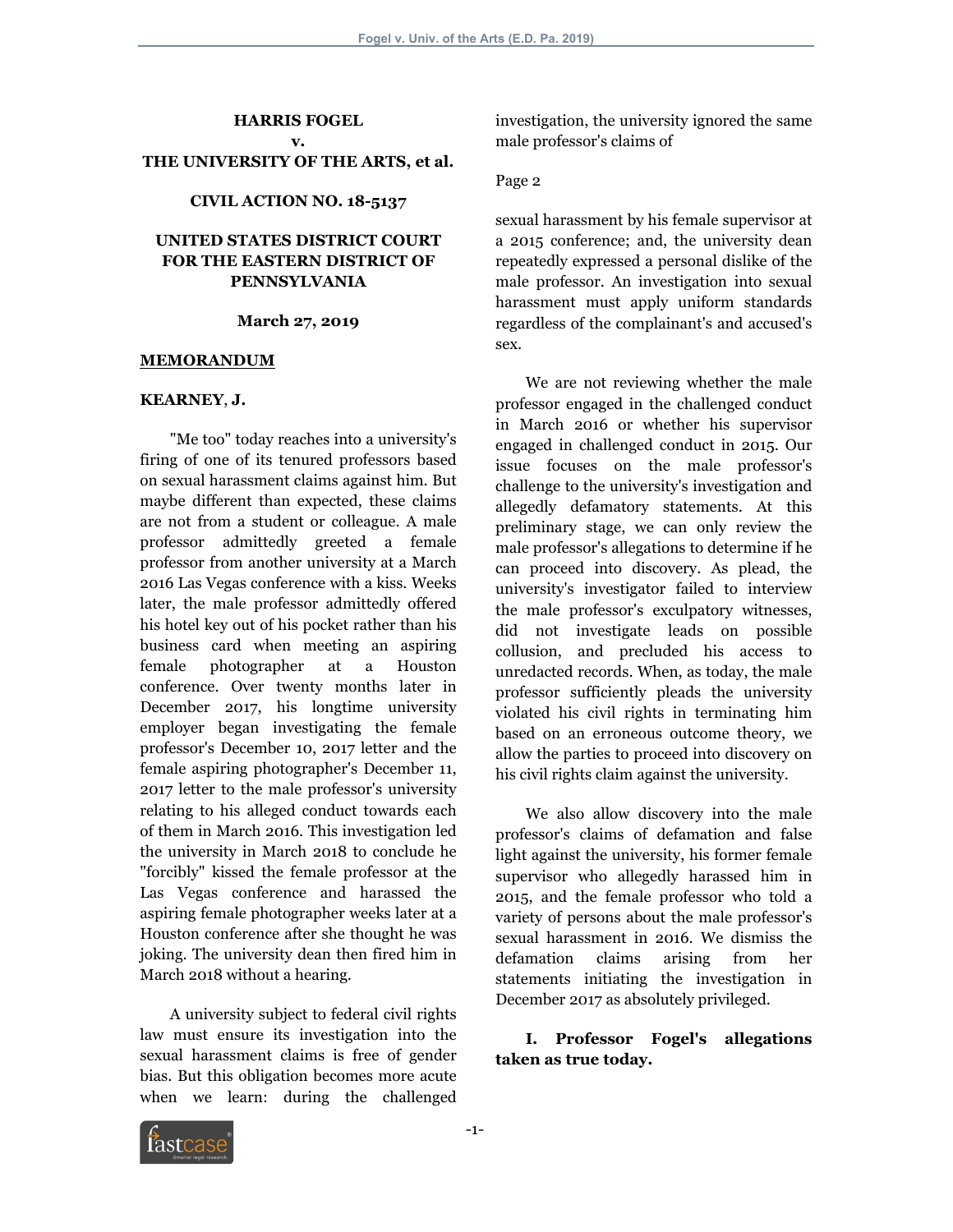Harris Fogel worked as a tenured professor of photography at The University of the Arts in Philadelphia from some time until his termination on March 8,  $2018<sup>1</sup>$  $2018<sup>1</sup>$  $2018<sup>1</sup>$  At some point in 2015, while a professor at the school, Anne Massoni, his supervisor and the head of his department,

#### Page 3

attempted to give Professor Fogel an "unwanted hug and a kiss" during a photography conference in New Orleans.[2](#page-11-1) He did not disclose this conduct until the University began investigating him.

## *Professor Little's and Ms***.** *Autin's December 2017 claims against Professor Fogel***.**

On December 10, 2017, University of the Pacific photography professor Jennifer Little wrote to the University's Title IX Coordinator Lexi Morrison claiming Professor Fogel kissed her without consent upon greeting her on an unknown day at a March 2016 Society for Photographic Education conference in Las Vegas.[3](#page-11-2)

<span id="page-1-2"></span>The next day, December 11, 2017, aspiring photographer Anne-Laurie Autin wrote Coordinator Morrison claiming Professor Fogel handed her his hotel room key card rather than business card out of his pocket after reviewing her portfolio at a March 2016 *FotoFest* conference in a Houston hotel ballroom.[4](#page-11-3) Ms. Autin originally considered Professor Fogel's acts as a joke.[5](#page-11-4) But she then changed her mind and decided to report this incident twenty-one months later after Professor Little told her at some unknown time and place Professor Fogel forced himself physically on her.

In December 2017 and January 2018, the University began investigating these two claims concerning Professor Fogel's March 2016 conduct towards two different women at two different conferences. Professor Fogel suspected Ms. Autin and Professor Little colluded, but he alleges the University failed to obtain the emails between the women to investigate his collusion defense.<sup>[6](#page-11-5)</sup>

## <span id="page-1-5"></span><span id="page-1-0"></span>*The University's Title IX Coordinator Lexi Morrison investigates the claims against Professor Fogel***.**

<span id="page-1-1"></span>Coordinator Morrison began investigating Professor Little's and Ms. Autin's December 10 and 11, 2017 claims arising from Professor Fogel's March 2016 conduct. During the investigation, Professor Little claimed she told University professor David Graham about the non-consensual kiss, but Professor Graham told Coordinator Morrison he did not remember Professor Little telling

#### Page 4

<span id="page-1-7"></span><span id="page-1-6"></span>him about the incident.<sup>[7](#page-11-6)</sup> Professor Little also told a group of women at the *FotoFest* conference about the kiss, but one woman in the group, Professor Jennifer Colton from Washington University, told Coordinator Morrison she did not remember Professor Little mentioning it. $\frac{8}{5}$  $\frac{8}{5}$  $\frac{8}{5}$  Only Ms. Autin corroborated Professor Little's story about the non-consensual kiss.[9](#page-11-8) Ms. Autin corroborated the story based only on Professor Little's statement to her. She did not witness the alleged kiss.

<span id="page-1-12"></span><span id="page-1-11"></span><span id="page-1-10"></span><span id="page-1-9"></span><span id="page-1-8"></span><span id="page-1-4"></span><span id="page-1-3"></span>Professor Fogel alleges deficiencies in Coordinator Morrison's investigation. He alleges she failed to investigate all available evidence.[10](#page-11-9) She failed to objectively evaluate Professor Little's credibility. $\frac{11}{1}$  $\frac{11}{1}$  $\frac{11}{1}$  He claims the University failed to provide adequate notice of the charges against him, including the date, time, and location of the incidents alleged. $12$ Coordinator Morrison failed to interview the entire group of women from the *FotoFest* conference to whom Professor Little reported the kiss.[13](#page-11-12) Coordinator Morrison also failed to consider Ms. Autin's admission to *FotoFest*

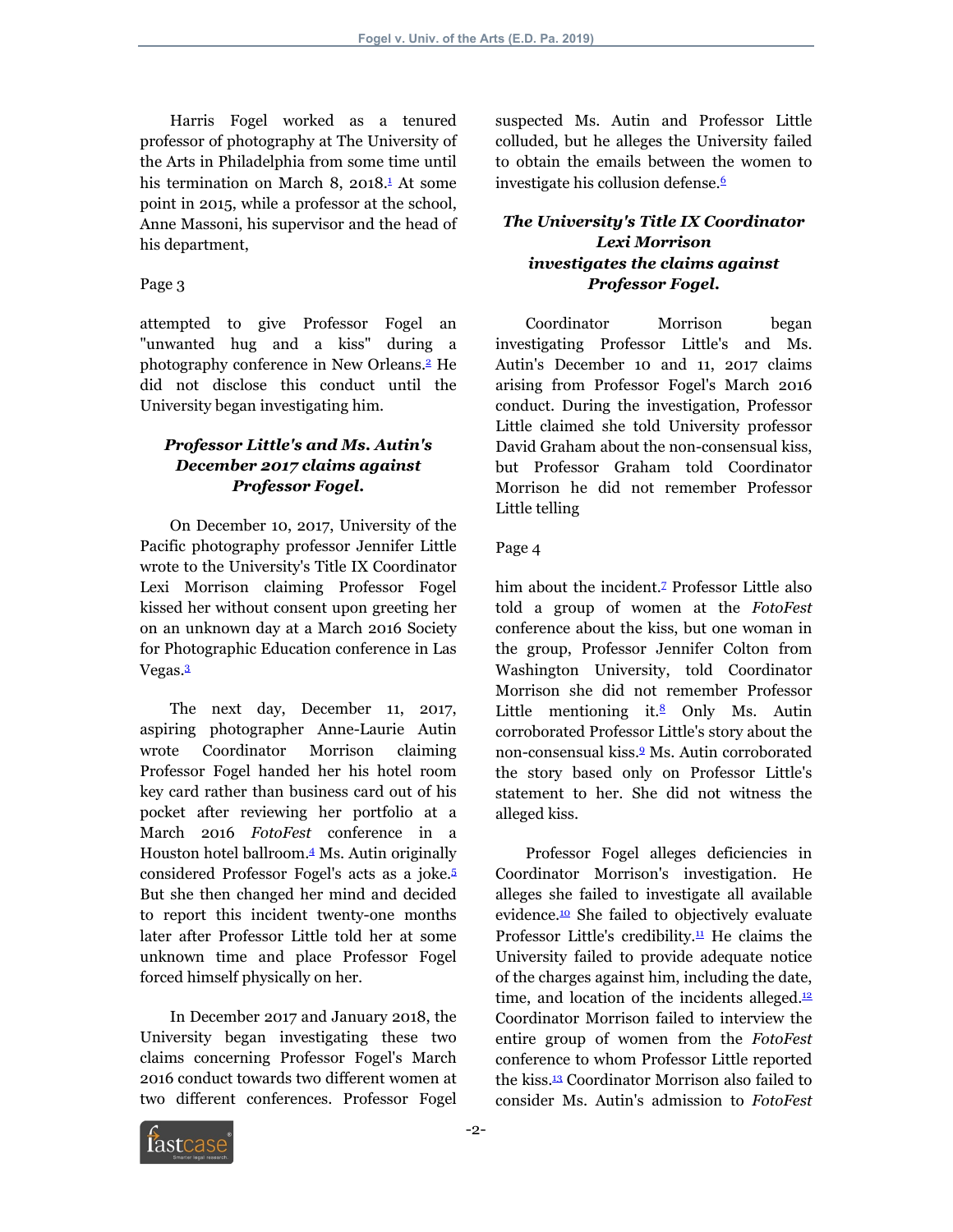representative Marta Sanchez Philippe she thought "it was possible that Professor Fogel's remark about the room key was a 'joke' and that his intent was not malicious."<sup>[14](#page-11-13)</sup> Professor Fogel gave Coordinator Morrison names of witnesses but she refused to interview them.<sup>[15](#page-11-14)</sup>

<span id="page-2-2"></span>Professor Fogel alleges Coordinator Morrison considered "unsubstantiated . . . extremely prejudicial allegations" against him.<sup>[16](#page-11-15)</sup> For example, she relied on Professor Little's statements (1) Professor Fogel "has difficulty working with a woman in a position of authority over him," (2) other women at the *FotoFest* "had heard of Professor Fogel," and (3) Professor Fogel exhibited "typical male verbal flirting behavior."<sup>[17](#page-11-16)</sup>

Professor Fogel alleges Coordinator Morrison accepted an unreliable explanation for why Professor Little waited to report his conduct. Professor Little waited twenty-one months to report

## Page 5

the kiss because she "tolerated" his kiss "in exchange for [Professor Fogel's] support and professional advice."<sup>[18](#page-11-17)</sup>

<span id="page-2-4"></span>Coordinator Morrison also relied on Ms. Autin's statements during the investigation (1) most female photographers at the *FotoFest* "guessed that it was Harris Fogel when [Ms.] Autin recounted her allegation that he offered her his room key," (2) an unnamed male photographer said he saw Professor Fogel acting in a "sleazy manner" with female photographers at *FotoFest*, and, (3) an unnamed female photographer told Ms. Autin Professor Fogel "was 'very flirtatious' and she thought [Professor Fogel] gave her a show 'because she was young, cute, and bubbly.""<sup>[19](#page-11-18)</sup>

<span id="page-2-5"></span>On January 12, 2018, Professor Fogel challenged Coordinator Morrison's reliance on "gender-based stereotypical accusations" like Professor Little's claim during the

<span id="page-2-6"></span>investigation of "typical male verbal flirting behavior."[20](#page-11-19) Coordinator Morrison did not seriously address his concerns.<sup>[21](#page-11-20)</sup>

<span id="page-2-8"></span><span id="page-2-7"></span><span id="page-2-1"></span><span id="page-2-0"></span>Professor Fogel alleges the University treats female complainants of sexual misconduct differently than it treats male complainants. During the investigation, Professor Fogel told Coordinator Morrison Ms. Massoni attempted to give him "an unwanted hug and a kiss" during a 2015 conference in New Orleans.<sup>[22](#page-11-21)</sup> When he asked how "that conduct could be deemed acceptable (when done by a female) but sexual assault when done by a male," Coordinator Morrison failed to offer a "meaningful response" or initiate an investigation against Ms. Massoni.[23](#page-11-22)

<span id="page-2-9"></span><span id="page-2-3"></span>Professor Fogel also argued Coordinator Morrison failed to consider a law firm's finding "insufficient evidence" to substantiate Ms. Autin's claim of misconduct at the *FotoFest* conference.<sup>[24](#page-11-23)</sup>

<span id="page-2-11"></span><span id="page-2-10"></span>Coordinator Morrison also refused to provide Professor Fogel with a copy of her investigative report.[25](#page-11-24) When his counsel suggested providing a redacted copy to protect witnesses'

### Page 6

<span id="page-2-13"></span><span id="page-2-12"></span>identities, Coordinator Morrison still refused.[26](#page-11-25) Coordinator Morrison also used a "preponderance of the evidence" standard rather than a "clear and convincing evidence" standard in evaluating the claims. $27$ Coordinator Morrison denied him the ability to respond in writing to her report. $28$  She also denied him a live hearing to present witnesses<sup>[29](#page-11-28)</sup>

<span id="page-2-15"></span><span id="page-2-14"></span>Without a hearing, Coordinator Morrison concluded her investigation on January 23, 2018 by finding "Professor Fogel had committed serious violations of the University's Sexual Misconduct, Sexual

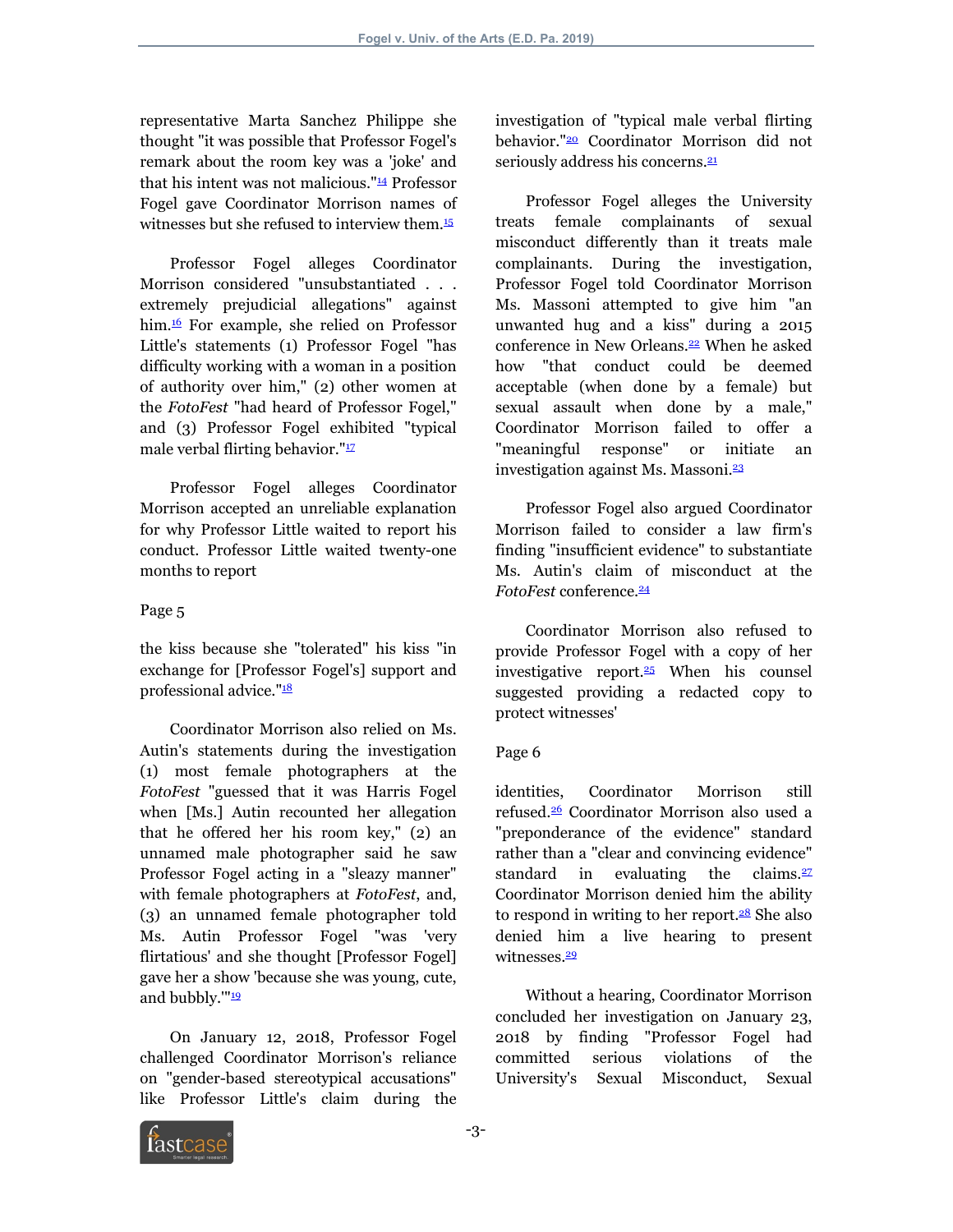Harassment, and Other Forms of Harassment Policy."<sup>[30](#page-11-29)</sup>

## <span id="page-3-0"></span>*The University's Dean terminates Professor Fogel***.**

On March 8, 2018, the University Dean Mark Campbell terminated Professor Fogel based on Coordinator Morrison's report and unrelated performance issues. $31$  On August 1, 2018, the University's Board of Trustees upheld the termination. $32$  The University denied Professor Fogel's appeal of his termination.<sup>[33](#page-12-0)</sup>

<span id="page-3-3"></span>Professor Fogel alleges Dean Campbell had a "documented history of bias and hostility" against him.[34](#page-12-1) Dean Campbell considered Professor Fogel "difficult to supervise," "not sufficiently collegial," and "obstructionist."[35](#page-12-2)

## <span id="page-3-5"></span><span id="page-3-4"></span>*Professor Fogel sues***.**

Professor Fogel sued the University, his supervisor Ms. Massoni, and Professor Little. He alleges the University discriminated against him by skewing an investigative process under an erroneous outcome theory to lead to his termination. He sues the University for Title IX discrimination based on his sex under an erroneous outcome theory attacking the investigation, along with Pennsylvania state law claims of breach of contract, negligence, defamation and false light invasion of privacy. He also sues Ms. Massoni and Professor Little for defamation and false light. Professor Fogel withdrew his negligence claim.[36](#page-12-3)

<span id="page-3-6"></span>Page 7

# **II. Analysis.**

The University moves to dismiss Professor Fogel's Title IX claim but not his breach of contract, defamation or invasion of privacy claims. Professor Little moves to

<span id="page-3-7"></span>dismiss Professor Fogel's defamation and invasion of privacy claims.[37](#page-12-4)

# **A. We deny the University's motion to dismiss Professor Fogel's Title IX erroneous outcome claim.**

<span id="page-3-1"></span>Professor Fogel sues the University for violating Title IX under an "erroneous outcome" theory. The University moves to dismiss, arguing Professor Fogel fails to state a due process claim. The University is arguing about a theory not in the case.

<span id="page-3-2"></span>Under Title IX of the Education Act Amendments of 1972, Congress provides "[n]o person in the United States shall, on the basis of sex, be excluded from participation in, be denied the benefits of, or be subjected to discrimination under any education program or activity receiving Federal financial assistance."[38](#page-12-5)

<span id="page-3-9"></span><span id="page-3-8"></span>While our Court of Appeals has not addressed erroneous outcome claims under Title IX, other courts of appeals, and district courts in our circuit, have carefully outlined the nature of a Title IX erroneous outcome claim.[39](#page-12-6) In *Yusuf v*. *Vassar College*, the Court of Appeals for the Second Circuit explained plaintiffs claiming a Title IX violation under an "erroneous outcome" theory "must allege particular facts sufficient to cast some articulable doubt on the accuracy of the outcome of the disciplinary proceeding."[40](#page-12-7) But the plaintiff must allege more than an erroneous outcome. To survive a motion to dismiss, the plaintiff must also allege "particular circumstances suggesting that gender bias was a motivating factor behind the erroneous finding."[41](#page-12-8)

<span id="page-3-12"></span><span id="page-3-11"></span><span id="page-3-10"></span>District courts in our circuit have adopted the pleading standard from *Yusuf* for erroneous outcome claims under Title IX.[42](#page-12-9) For his erroneous outcome claim, Professor Fogel must allege

Page 8

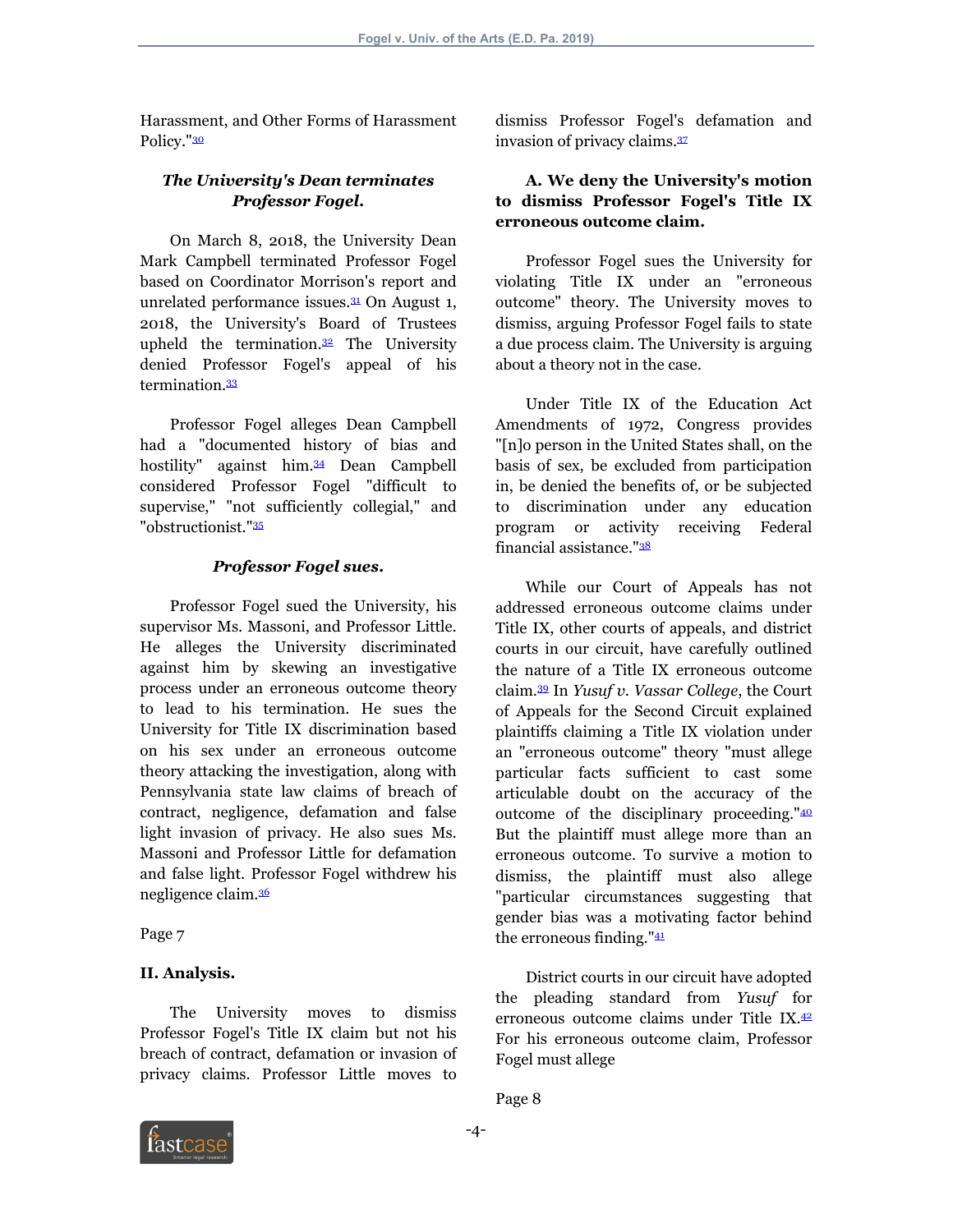he "was innocent and wrongfully found to have committed an offense."<sup>[43](#page-12-10)</sup> He must allege particular facts casting "articulable doubt" on the accuracy of the outcome of the University's proceedings.[44](#page-12-11)

<span id="page-4-2"></span><span id="page-4-1"></span>Professor Fogel cannot survive a motion to dismiss alleging only "a procedurally or otherwise flawed proceeding that has led to an adverse and erroneous outcome combined with a conclusory allegation of gender discrimination."[45](#page-12-12) To state a claim for erroneous outcome, Professor Fogel must also allege "particular circumstances suggesting that gender bias was a motivating factor behind the erroneous finding."[46](#page-12-13) Allegations showing gender bias include "statements by members of the disciplinary tribunal, statements by pertinent university officials, or patterns of decision-making that also tend to show the influence of gender." $47$  At oral argument, Professor Fogel's counsel conceded his erroneous outcome claim is now based on patterns of decision-making tending to show the influence of gender by focusing on the University's dismissive treatment of his claims involving his supervisor Ms. Massoni in 2015.

As the University's counsel eventually conceded in oral argument, Professor Fogel's pleading of the different treatment of Professor Fogel's claims involving his female supervisor may give rise to a claim subject to discovery. In *Doe v*. *The Trustees of the University of Pennsylvania*, a female student accused a male student of sexual assault leading to disciplinary proceedings and suspension from the school. $48$  The male student sued the school under a Title IX erroneous outcome theory. The court found sufficient allegations of gender bias when the plaintiff alleged the University's disciplinary procedures favor female complainants and disfavor the generally-male perpetrators.<sup>[49](#page-12-16)</sup> The plaintiff alleged the University's training materials instructed officials to believe the accuser and presume the accused's guilt—the accused usually a male. $50$  The plaintiff also

<span id="page-4-0"></span>alleged University policy statements showing "victim-centric" approaches to sexual misconduct and an article quoting the University's President and Provost along with a study

## Page 9

<span id="page-4-8"></span>showing "female students were significantly more likely to be sexually assaulted than male students."[51](#page-12-18) Although the male student failed to allege gender-biased statements by a University representative, the court found his allegations of biased training materials and other pro-complainant bias "taken together and read in a light most favorable" to the male student supported a plausible claim for erroneous outcome.[52](#page-12-19)

<span id="page-4-10"></span><span id="page-4-9"></span><span id="page-4-4"></span><span id="page-4-3"></span>Professor Fogel claims erroneous outcome alleging the University of the Arts received "substantial federal funding" and thus Title IX applies.<sup>[53](#page-12-20)</sup> The University denies Title IX applies but, on the present record, we must allow discovery into the specifically plead allegation of federal funding for the University. As Professor Fogel sufficiently alleges Title IX applies, we determine whether he sufficiently states an erroneous outcome claim.

<span id="page-4-11"></span>After alleging Title IX applies, he alleges the University "initiated and conducted the investigation and subsequent hearing of [Professor] Little and [Ms.] Autin's complaints in a manner that was biased against [Professor Fogel] due to his sex."[54](#page-12-21) We determine whether Professor Fogel sufficiently pleads (1) particular facts casting doubt on the accuracy of the outcome and (2) particular circumstances suggesting gender bias motivated the erroneous outcome.

<span id="page-4-6"></span><span id="page-4-5"></span>**1. Professor Fogel alleges facts casting doubt on the accuracy of the outcome of the University's disciplinary proceedings.**

<span id="page-4-7"></span>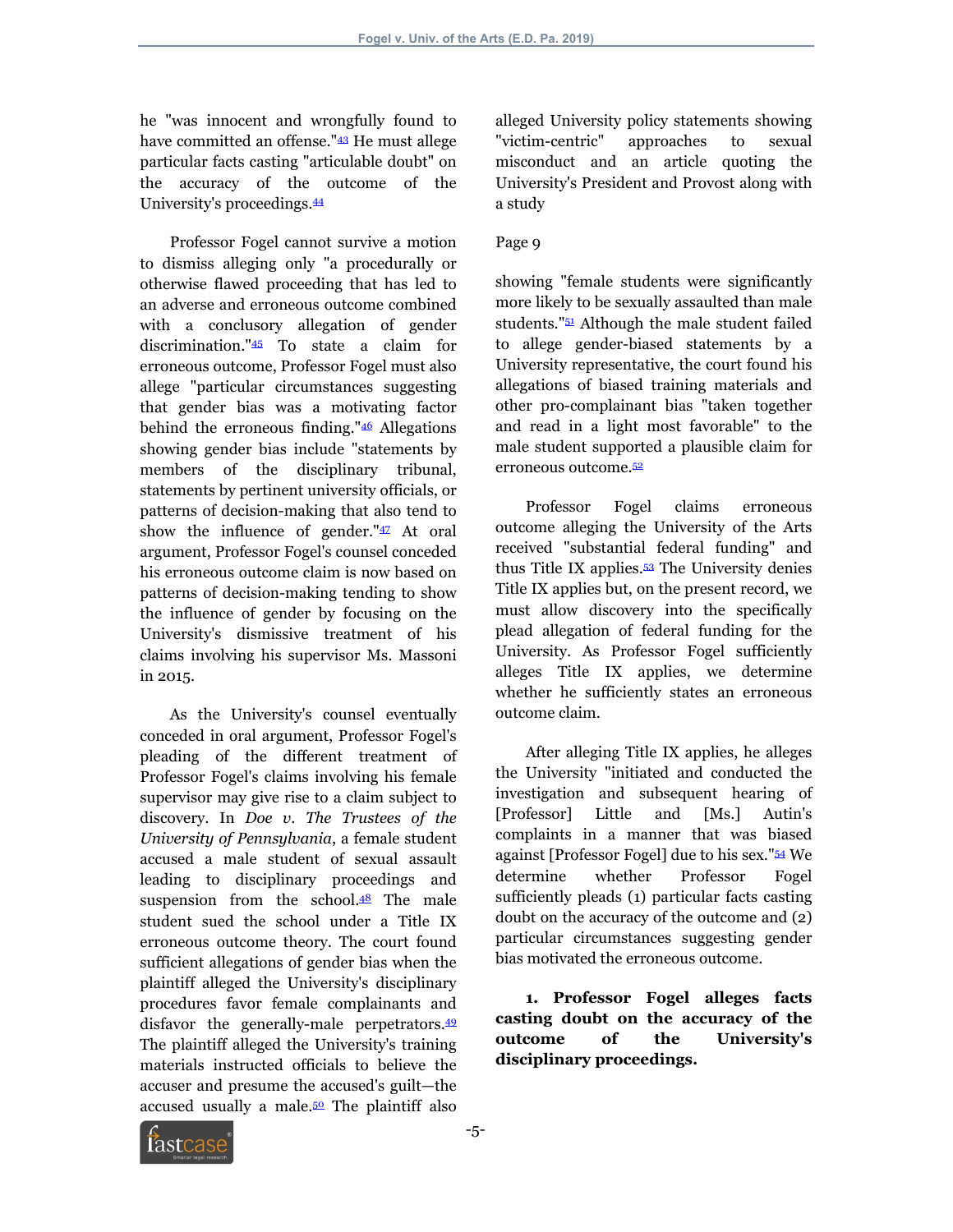At this stage, Professor Fogel alleges "particular facts sufficient to cast some articulable doubt on the accuracy of the outcome of the disciplinary proceeding." He alleges a law firm investigated Ms. Autin's complaint about Professor Fogel and found insufficient evidence to substantiate her allegation.[55](#page-12-22) He alleges Coordinator Morrison ignored "exculpatory evidence," including the law firm's conclusion and Ms. Autin's statement to Ms. Philippe "it was possible" Professor Fogel's comment about his room key was a "joke."<sup>[56](#page-12-23)</sup>

#### <span id="page-5-1"></span><span id="page-5-0"></span>Page 10

<span id="page-5-2"></span>Professor Fogel alleges in her letter to Coordinator Morrison, Professor Little claimed Professor Fogel "has difficulty working with a woman in a position of authority over him."[57](#page-12-24) Since Professor Fogel and Professor Little did not work at the same school, Professor Fogel believes the comment "must have emanated from [Ms.] Massoni or someone else at [the University] as [Professor] Little would otherwise have had no way of possessing such a belief."[58](#page-12-25)

<span id="page-5-5"></span>Professor Fogel alleges Coordinator Morrison failed to provide him with adequate notice of the charges against him.[59](#page-12-26) He alleges she failed to "analyze and document the available evidence." $60$  He also alleges she failed to interview all the people to whom Professor Little reported the kiss at the 2016 *FotoFest* conference.<sup>[61](#page-12-28)</sup> He alleges Coordinator Morrison refused to interview witnesses he provided and denied him a live hearing. $62$ 

<span id="page-5-6"></span>In its motion to dismiss, the University does not address Professor Fogel's erroneous outcome claim. It argues a due process theory not at issue. At this stage, Professor Fogel alleges sufficient facts casting doubt on the accuracy of the University's conclusion Professor Fogel committed sexual misconduct.

# **2. Professor Fogel alleges facts suggesting gender bias was a motivating factor behind the erroneous outcome.**

<span id="page-5-8"></span>Professor Fogel alleges facts "suggesting that gender bias was a motivating factor behind the erroneous finding." Professor Fogel alleges Professor Little reported to Coordinator Morrison he exhibited "typical male verbal flirting behavior."[63](#page-12-30) Professor Fogel claims gender bias in the investigation since Coordinator Morrison improperly considered and relied on these "gender-based stereotypical accusations."<sup>[64](#page-13-0)</sup>

<span id="page-5-9"></span>Professor Fogel also attempts to show gender bias arguing the University treats male and female complainants differently. For example, during the investigation, Professor Fogel reported to Coordinator Morrison his supervisor Ms. Massoni attempted to give him "an unwanted hug and

#### Page 11

<span id="page-5-11"></span><span id="page-5-10"></span><span id="page-5-4"></span><span id="page-5-3"></span>a kiss" at a conference in New Orleans in 2015.[65](#page-13-1) He asked Coordinator Morrison "how that conduct could be deemed acceptable (when done by a female) but sexual assault when done by a male."<sup>[66](#page-13-2)</sup> Coordinator Morrison did not give Professor Fogel a "meaningful response" and took no further action against Ms. Massoni. $67$ 

<span id="page-5-16"></span><span id="page-5-15"></span><span id="page-5-14"></span><span id="page-5-13"></span><span id="page-5-12"></span><span id="page-5-7"></span>He alleges his supervisor Ms. Massoni's gender bias. Professor Fogel believes Ms. Massoni "to have been instrumental in the [University's] actions against Fogel."<sup>[68](#page-13-4)</sup> He also alleges Ms. Massoni "repeatedly . . . demonstrated an anti-male bias toward Fogel and other males."[69](#page-13-5) To demonstrate gender bias, Professor Fogel alleges Ms. Massoni "regularly" criticized male colleagues and employees harsher than she criticized female colleagues and students. $\frac{70}{2}$  $\frac{70}{2}$  $\frac{70}{2}$  He alleges she criticized female students who "dressed in a traditional feminine way." $\mathbb{Z}$  He alleges Ms. Massoni discussed her abortion and her

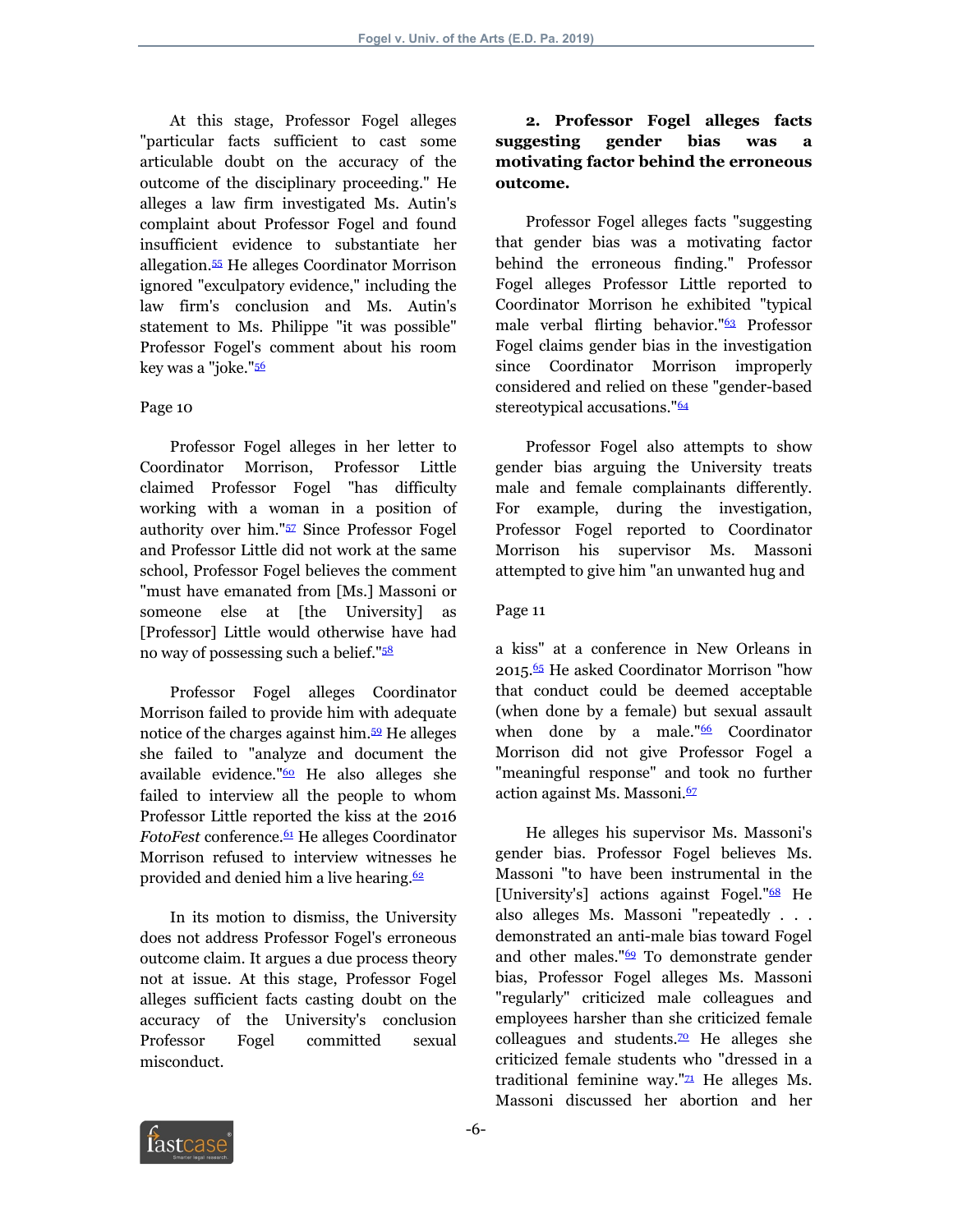"difficulties in dealing with males in personal relationships" with students and colleagues. $\mathbb{Z}^2$ Professor Fogel also alleges Ms. Massoni told Professor Little there were "other complaints about Fogel" to encourage her to complain.<sup>[73](#page-13-9)</sup>

Professor Fogel alleges sufficient facts suggesting gender bias motivated the erroneous outcome. In *The Trustees of the University of Pennsylvania*, our colleague Judge Padova found the plaintiff, despite failing to allege inculpatory statements made by University representatives, sufficiently alleged gender bias with facts showing the school "designed its disciplinary procedures to favor female complainants and disfavor the respondents, who are almost always male."<sup>[74](#page-13-10)</sup> Professor Fogel also fails to allege statements by University representatives showing gender bias in the disciplinary proceedings. We also fail to see how Ms. Massoni's personal gender bias shows a bias in the University's disciplinary proceedings. But he does allege other facts showing gender bias in the University's disciplinary procedures. For example, he alleges Coordinator Morrison investigated Professor Little's misconduct claims against him but failed to investigate his similar

### Page 12

misconduct claim against Ms. Massoni.<sup>[75](#page-13-11)</sup> Assuming the truth of his allegations as we must do at this stage, Professor Fogel alleges the University treats female complainants more favorably than it treats male complainants. The University does not challenge Professor Fogel's erroneous outcome claim in its motion to dismiss other than counsel's conclusory statement at oral argument Professor Fogel fails to allege gender bias.

We deny the University's motion to dismiss Professor Fogel's erroneous outcome claim.

# <span id="page-6-0"></span>**3. The University incorrectly characterizes Professor Fogel's erroneous outcome claim as a Fourteenth Amendment due process claim.**

<span id="page-6-4"></span><span id="page-6-2"></span><span id="page-6-1"></span>The University characterizes Professor Fogel's erroneous outcome claim as a due process claim under the Fourteenth Amendment. We disagree. In his Amended Complaint, Professor Fogel alleges he "makes a claim of discrimination under the erroneous outcome theory."[76](#page-13-12) Professor Fogel's claim is one of gender discrimination, not deprivation of due process. While he does allege the University denied him due process throughout the disciplinary proceedings, Professor Fogel alleges these instances to "cast some articulable doubt on the accuracy of the outcome of the disciplinary proceeding" as he must do to state a claim for erroneous outcome. But the claim itself is not one for deprivation of due process. We deny the University's motion to dismiss Professor Fogel's Title IX claim since Professor Fogel does not allege a due process claim.

# **B. We grant in part and deny in part Professor Little's motion to dismiss Professor Fogel's defamation claim.**

<span id="page-6-3"></span>Professor Fogel alleges defamation against all Defendants. Only Professor Little moves to dismiss Professor Fogel's defamation claim.

To state a defamation claim under Pennsylvania law, Professor Fogel must allege: "(1) the defamatory character of the communication; (2) its publication by the defendant; (3) its application to the plaintiff; (4) the understanding by the recipient of its defamatory meaning; (5) the

# Page 13

understanding by the recipient of it as intended to be applied to the plaintiff; (6)

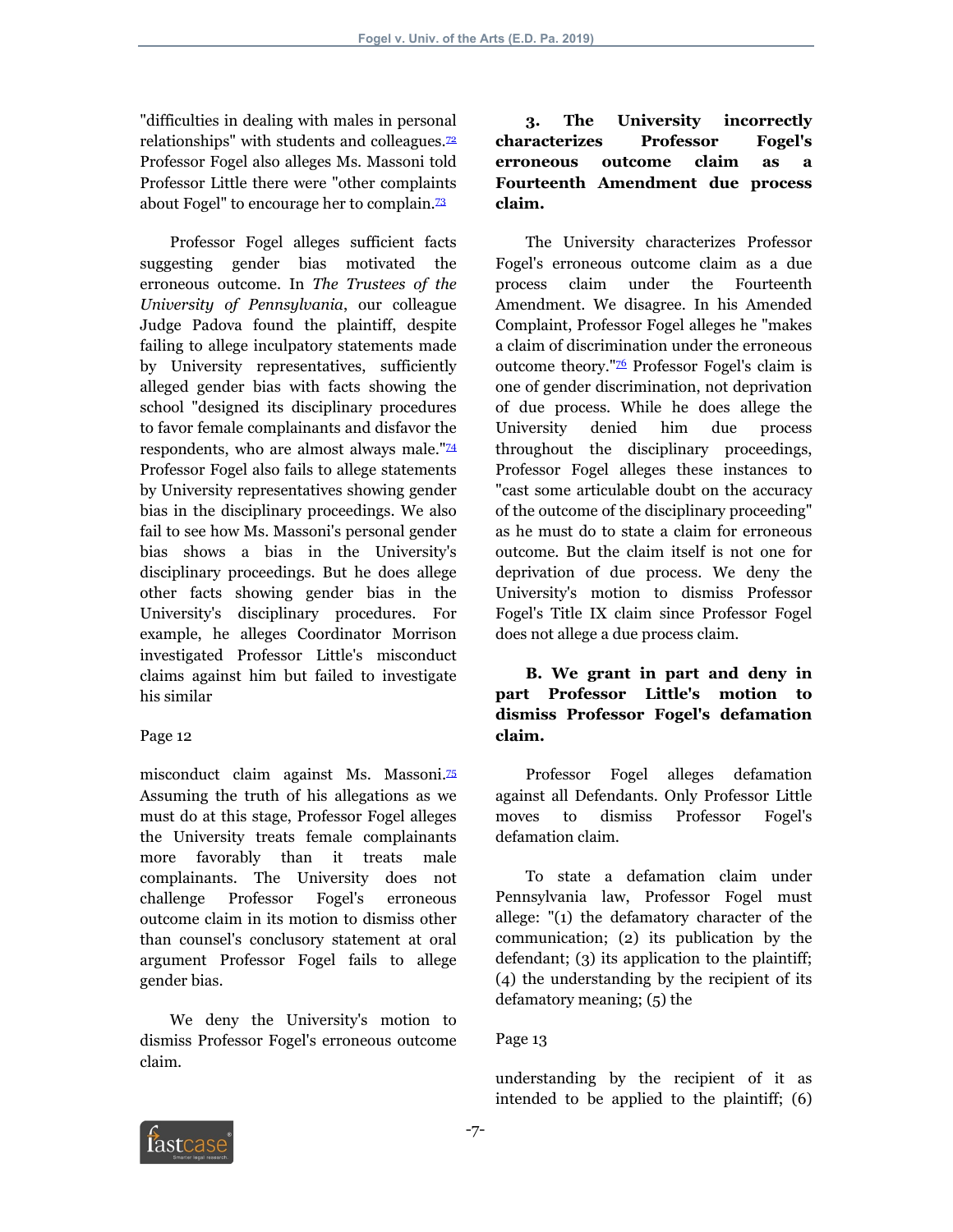<span id="page-7-0"></span>special harm resulting to the plaintiff from its publication; and (7) abuse of a conditionally privileged occasion."<sup>[77](#page-13-13)</sup> If Professor Little's statement "imputes a criminal offense, loathsome disease, business misconduct, or serious sexual misconduct, the statement constitutes defamation *per se* and proof of 'special' damages is not required." $28$ 

<span id="page-7-2"></span>"Whether a statement is capable of a defamatory meaning is a question of law for the court." $29$  A statement is defamatory if "it tends to harm the reputation of another so as to lower him in the estimation of the community or to deter third persons from associating or dealing with him."<sup>[80](#page-13-16)</sup>

Professor Fogel alleges two sets of defamatory statements: (1) statements Professor Little made to the University through Coordinator Morrison and (2) statements Professor Little made to thirdparty conference attendees. We address each set of statements in turn.

# **1. We grant Professor Little's motion to dismiss Professor Fogel's defamation claim for statements to Coordinator Morrison.**

Professor Fogel alleges Professor Little made defamatory statements on December 10, 2017 to Coordinator Morrison:

> • "[O]n some unspecified day in March 2016 Professor Fogel greeted her with a kiss upon his seeing her at the Society for Photographic Education (SPE) conference in Las Vegas, NV . . . the kiss was unwelcome and took place in the lobby of the hotel where the conference was being held"<sup>[81](#page-13-17)</sup>

> <span id="page-7-5"></span>• "[Professor Fogel] has difficulty working with a woman in a position of authority over  $him''<sub>82</sub>$  $him''<sub>82</sub>$  $him''<sub>82</sub>$

<span id="page-7-6"></span>• "[O]ther unidentified women at the 2016 Houston FotoFest Conference had heard of Professor Fogel"<sup>[83](#page-13-19)</sup>

<span id="page-7-1"></span>Page 14

<span id="page-7-7"></span>• Professor Fogel exhibited "typical male verbal flirting behavior"<sup>[84](#page-13-20)</sup>

<span id="page-7-3"></span>Professor Little argues Pennsylvania's judicial proceeding privilege bars Professor Fogel's claims based on these statements to Coordinator Morrison. We agree. The judicial proceeding privilege bars Professor Fogel's defamation claim for statements made to the University through Coordinator Morrison.

Professor Little argues an absolute privilege applies to her statements reporting Professor Fogel's behavior to the University through Coordinator Morrison. She alleges Pennsylvania's judicial proceeding privilege applies since "the policy reasons for allowing honest and truthful statements to be made in the context of investigating a sexual harassment and assault claim must prevail."<sup>[85](#page-13-21)</sup> Professor Fogel argues we cannot determine an affirmative defense like absolute privilege at the motion to dismiss stage.

<span id="page-7-9"></span><span id="page-7-8"></span>Under Pennsylvania law, "statements made by judges, attorneys, witnesses and parties in the course of or pertinent to any stage of judicial proceedings are absolutely privileged and, therefore, cannot form the basis for liability for defamation."[86](#page-13-22) Professor Little must satisfy two elements: (1) the allegedly defamatory statements were "issued during the regular course of the judicial proceedings" and (2) the statements were "pertinent and material to those proceedings."[87](#page-13-23) The privilege applies to judicial and quasi-judicial proceedings.<sup>[88](#page-13-24)</sup>

<span id="page-7-12"></span><span id="page-7-11"></span><span id="page-7-10"></span><span id="page-7-4"></span>Professor Little cites *Schanne v*. *Addis*. [89](#page-13-25) In *Schanne*, a former student told her friend

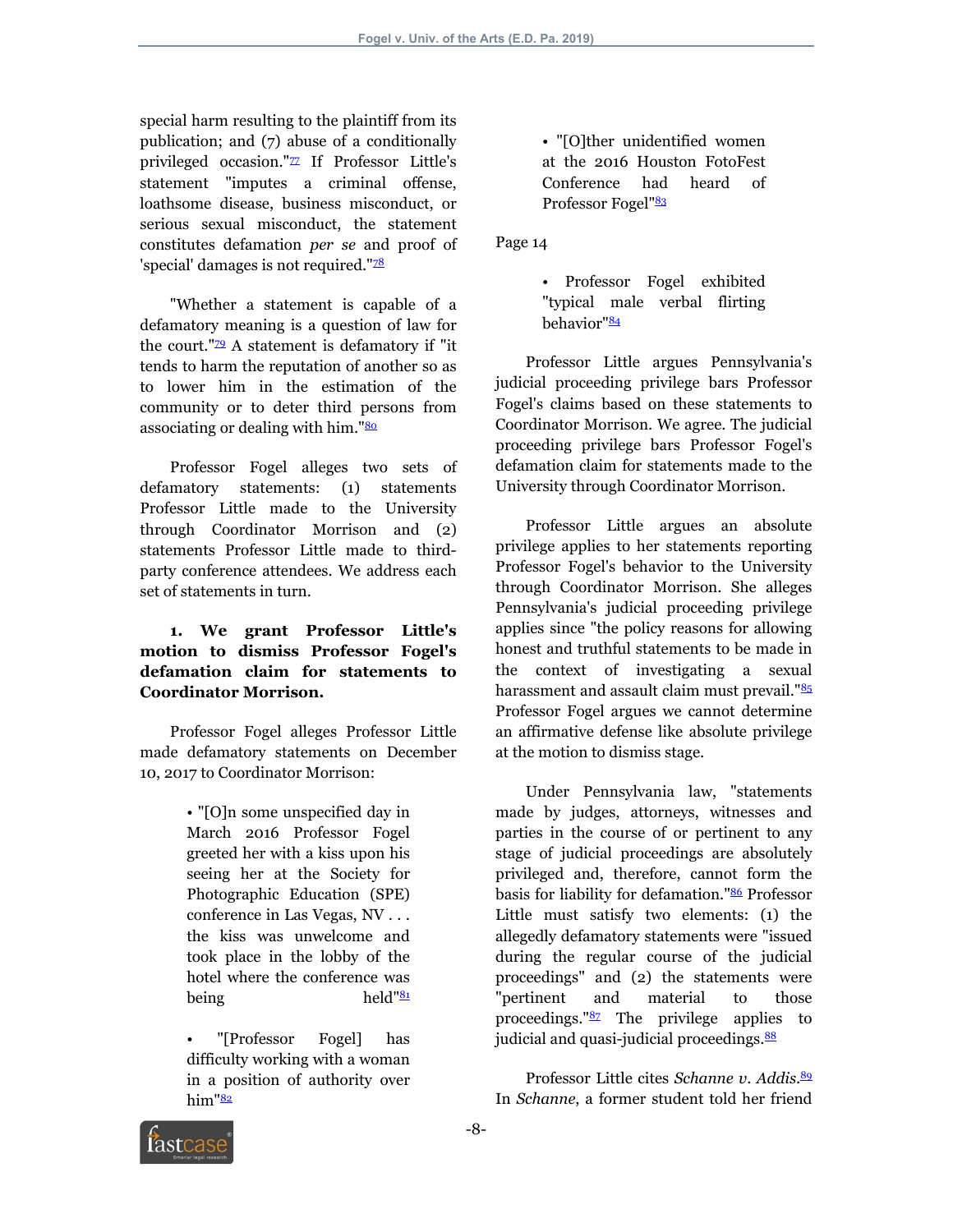she had been romantically involved with her high school teacher while attending the high school several years earlier. Her friend reported this to the high school, the high school held a pre-termination hearing and eventually terminated the teacher. The teacher sued the former student for defamation. Judge Brody in our district granted summary judgment for the former student on the basis absolute privilege protected her statements. Judge Brody explained Pennsylvania courts grant

### Page 15

an absolute privilege for "statements that relate to a judicial proceeding if the communications are preliminary to, instituting, or part of the proceeding." $90$ Judge Brody applied the privilege because the former student's statement to her friend "served as the catalyst" for the high school's pre-termination hearing and eventual termination of the teacher. $91$  Although the former student did not intend to initiate a proceeding when she talked to her friend, Judge Brody explained "the motive of the speaker . . . is entirely irrelevant for absolutely privileged statements."[92](#page-13-28)

<span id="page-8-2"></span>Our Court of Appeals vacated the grant of summary judgment after certifying a single question to the Supreme Court of Pennsylvania: "Does the absolute judicial privilege apply to an allegation of sexual misconduct against a teacher by a former student, which allegation was made prior to the commencement of any quasi-judicial proceeding and without an intent that the allegation lead to a quasi-judicial proceeding?"<sup>[93](#page-13-29)</sup>

<span id="page-8-3"></span>The Pennsylvania Supreme Court held the privilege does not apply in a situation where the former student *does not intend* to initiate a judicial or quasi-judicial proceeding against the teacher.<sup>[94](#page-13-30)</sup> The supreme court cited evidence the former student made the allegedly defamatory statements to the friend <span id="page-8-6"></span><span id="page-8-5"></span>"with no desire or expectation that the allegation she made against [the teacher] would result in proceedings of any type."[95](#page-13-31) The supreme court explained the privilege's application to statements made before the commencement of an investigation helps "incentiviz[e] individuals to speak freely in seeking to initiate judicial or quasi-judicial proceedings."[96](#page-13-32) But the privilege does not serve this policy when the defamation defendant does not intend to initiate a proceeding or seek a remedy.[97](#page-13-33) The supreme court explained its rule accords with the Restatement rule for communications preliminary to proposed judicial or quasijudicial proceedings, where absolute immunity applies "when the communication has some relation to a proceeding that is actually contemplated in good faith and under serious consideration by the witness or a possible

## <span id="page-8-7"></span><span id="page-8-0"></span>Page 16

<span id="page-8-8"></span><span id="page-8-1"></span>party to the proceeding."<sup>[98](#page-13-34)</sup> The supreme court distinguished *Schanne* from cases where statements "were made in a directed effort to initiate proceedings or otherwise obtain relief from school officials for harm stemming from a school employee's alleged misconduct."[99](#page-13-35)

<span id="page-8-10"></span><span id="page-8-9"></span>Professor Fogel alleges Professor Little "initiated the process by which Professor Fogel was terminated when, on December 10, 2017, she wrote to the UArts Title IX Coordinator and Diversity Director Lexi Morrison and asserted that on some unspecified day in March 2016 Professor Fogel had greeted her with a kiss upon his seeing her at the Society for Photographic Education (SPE) Conference in Las Vegas, NV."[100](#page-14-0) Professor Little's statements were "pertinent and material" to Coordinator Morrison's subsequent investigation and conclusions about Professor Fogel's conduct. Professor Fogel pleads Professor Little "initiated" quasi-judicial proceedings against Professor Fogel warranting application of absolute privilege. Unlike *Schanne* where the

<span id="page-8-4"></span>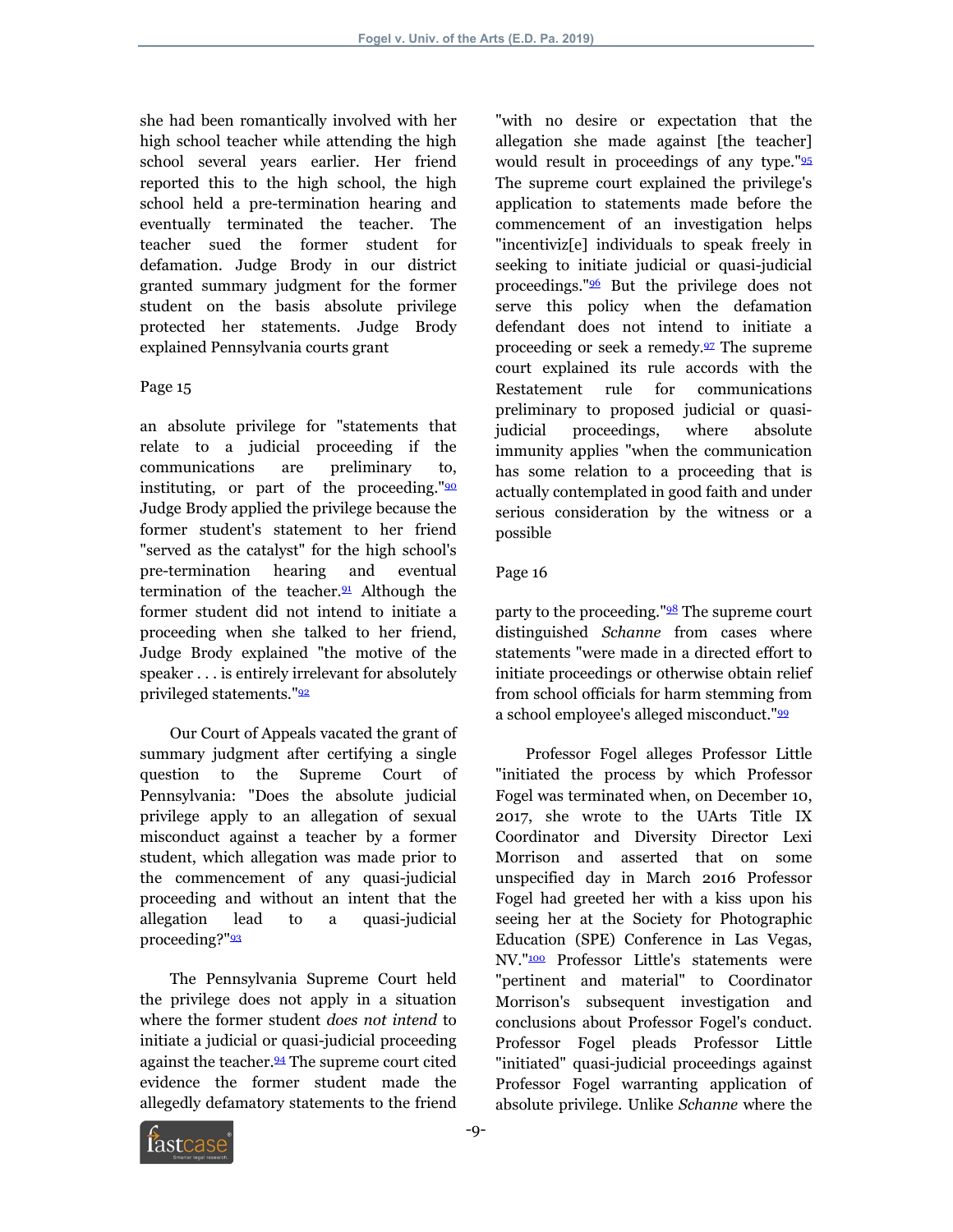plaintiff reported misconduct to her friend without any expectation of disciplinary proceedings, Professor Little reported Professor Fogel's misconduct to his school's Title IX coordinator "initiating" an investigation against Professor Fogel. The policy rationale explained in the supreme court's opinion in *Schanne* applies here to "incentivize" individuals like Professor Little to speak freely in seeking to initiate proceedings for sexual misconduct.

Professor Fogel only argues we cannot dismiss his defamation claim at this stage based on an affirmative defense. But courts in our district have dismissed defamation claims at this stage applying Pennsylvania's judicial proceeding privilege.[101](#page-14-1) We dismiss Professor Fogel's defamation claim against Professor Little based on statements she made to Coordinator Morrison.[102](#page-14-2)

#### <span id="page-9-1"></span><span id="page-9-0"></span>Page 17

## **2. We deny Professor Little's motion to dismiss Professor Fogel's defamation claim for pre-investigation statements to third-party conference attendees.**

<span id="page-9-2"></span>Professor Fogel also alleges Professor Little made defamatory statements to thirdparty conference attendees. He alleges Professor Little reported the forced kiss to (1) University of the Arts faculty member Professor David Graham and (2) a group of women at the 2016 *FotoFest* conference in Houston, Texas.[103](#page-14-3) He alleges Professor Little told these third parties she "had been sexually assaulted and harassed by Plaintiff, when, in fact, she had not."<sup>[104](#page-14-4)</sup> Professor Little raises several defenses: (1) her statements were true, (2) absolute privilege bars the claim, and (3) Professor Fogel fails to state a claim. We address each in turn.

<span id="page-9-3"></span>**a. At this preliminary stage**, **Professor Little fails to establish truth**

# **as defense to Professor Fogel's defamation claim.**

<span id="page-9-4"></span>Professor Little argues "the truth that [Professor Fogel] sexually assaulted and harassed [her] by forcibly kissing her against her will is an absolute defense to Fogel's defamation claim."[105](#page-14-5) Professor Little further argues Professor Fogel does not deny the forced non-consensual kiss. Professor Fogel responds it is not true he sexually assaulted Professor Little and he did not admit in the Amended Complaint he sexually assaulted her. Professor Fogel argues he pleads falsity, alleging Professor Little "falsely and maliciously stated to [University] employees and other third parties that she had been sexually assaulted and harassed by [Professor Fogel], when, in fact, she had not."<sup>[106](#page-14-6)</sup>

<span id="page-9-6"></span><span id="page-9-5"></span>While Professor Fogel appears to admit he kissed Professor Little, he does not concede a "forced non-consensual" kiss.<sup>[107](#page-14-7)</sup> Professor Fogel's claim for defamation lies in Professor Little's statement regarding the lack of consent. To support his claim, he alleges after he kissed her, Professor Little "did not complain or say anything to Professor Fogel about his greeting her in that manner" and Professors Fogel and Little later attended public functions together.<sup>[108](#page-14-8)</sup> Professor

# <span id="page-9-7"></span>Page 18

Fogel's allegations suggest Professor Little consented to the kiss. We cannot find, based on the pleadings, Professor Little's statement of a forced, non-consensual kiss is true warranting dismissal.

<span id="page-9-8"></span>Professor Little cites *Morrison v*. *Chatham University* to support her argument we can dismiss Professor Fogel's defamation claim at this stage.[109](#page-14-9) In *Morrison*, the plaintiff sued a university for defamation after it reported on her transcript (1) she failed a class and (2) the university dismissed her. In her complaint, the plaintiff conceded both statements were true and did not address the

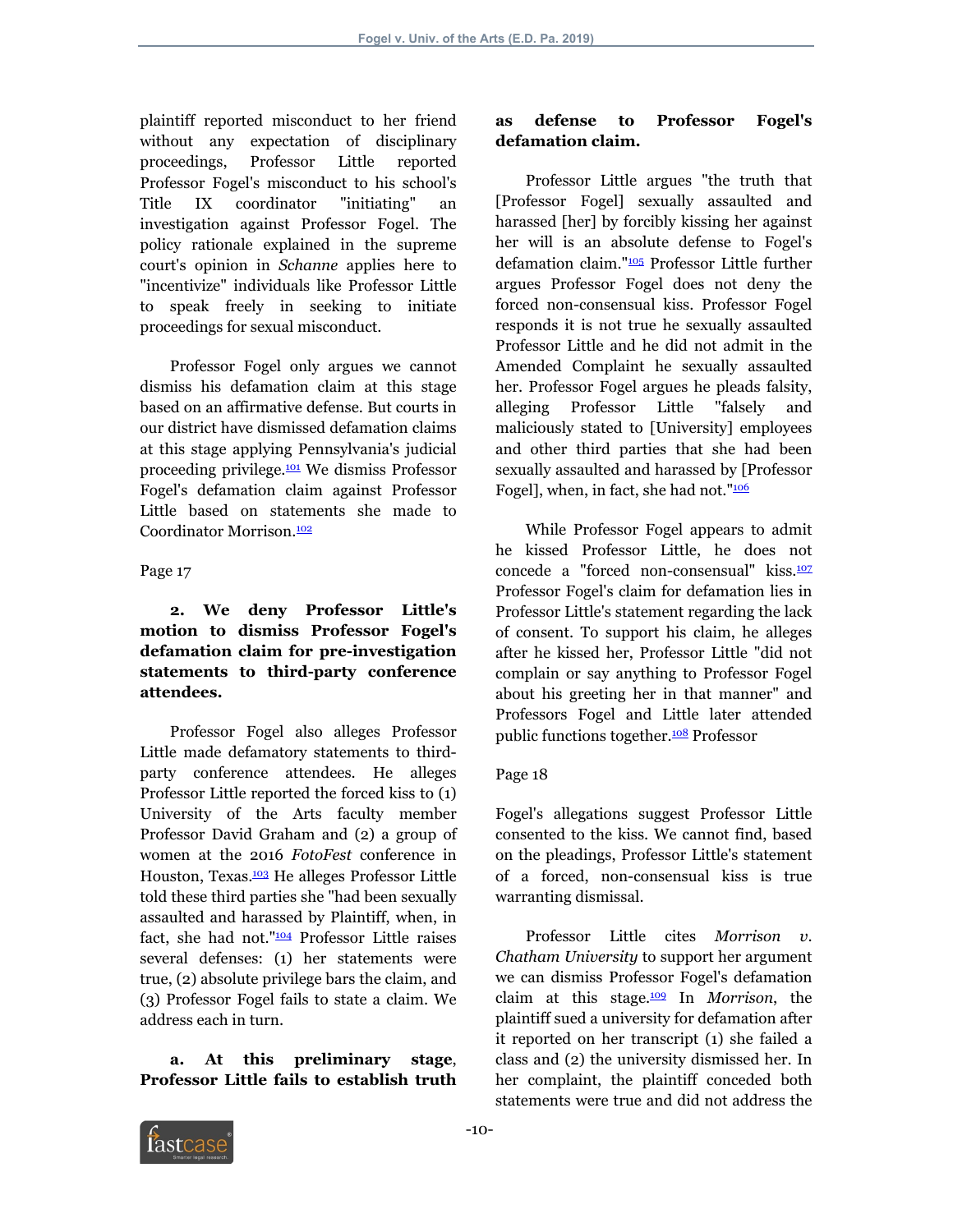university's defense of truth in her response to the motion to dismiss. The court dismissed the defamation claim, explaining "a defamation claim may be dismissed when the affirmative defense of truth is apparent on the face of a complaint."<sup>[110](#page-14-10)</sup>

<span id="page-10-0"></span>Although Professor Fogel does not deny he kissed Professor Little, it is not apparent from the face of the Amended Complaint Professor Little's statement Professor Fogel *forcibly* kissed her is true. Professor Little may develop the truth defense through discovery.

**b. We deny Professor Little's motion to dismiss claims for statements to third-party conference attendees on the basis Pennsylvania's judicial proceeding privilege bars Professor Fogel's claims.**

Pennsylvania's judicial proceeding privilege bars Professor Fogel's defamation claims for statements made to Coordinator Morrison as Professor Little "initiated" disciplinary proceedings with these statements.

But we cannot make the same findings as to Professor Little's statements to third parties conference attendees because we cannot find Professor Little made these statements to initiate judicial or quasi-judicial proceedings. We will not at this stage grant absolute privilege under Pennsylvania's judicial proceeding privilege for Professor Little's statements to third-party conference attendees.

#### Page 19

**c. Professor Fogel states a claim for defamation against Professor Little for the pre-investigation statements made to third-party conference attendees.**

Professor Little alleges Professor Fogel fails to state a claim because he merely concludes her statements were defamatory. Professor Fogel alleges Professor Little "falsely and maliciously stated to [University] employees and other third parties that she had been sexually assaulted and harassed by [Professor Fogel], when, in fact, she had not."[111](#page-14-11) Professor Fogel also argues allegations of a forced kiss constitute defamation *per se*, as they impute serious sexual misconduct or criminal behavior.

<span id="page-10-2"></span><span id="page-10-1"></span>Professor Fogel alleges Professor Little "reported the forced non-consensual kiss to a group of women at the *FotoFest* 2016 conference in Houston, Texas, several weeks after the alleged kiss happened."<sup>[112](#page-14-12)</sup> She also reported the forced non-consensual kiss to University professor David Graham, but Professor Graham could not remember Professor Little telling him about the kiss. $\frac{113}{1}$  $\frac{113}{1}$  $\frac{113}{1}$ Professor Fogel alleges Professor Little told these third parties he "sexually assaulted and harassed her."<sup>[114](#page-14-14)</sup>

<span id="page-10-4"></span><span id="page-10-3"></span>Professor Fogel pleads the defamatory character of the statement, as allegations of a sexual assault and harassment would tend "to harm the reputation of another so as to lower him in the estimation of the community." Professor Little does not dispute the attendees understood these statements as applying to Professor Fogel. While Professor Fogel does not plead damages resulting from Professor Little's statements to third parties, Professor Fogel may establish the statements impute "serious sexual misconduct" or a "criminal offense" and constitute defamation *per se*. We deny Professor Little's motion to dismiss Professor Fogel's defamation claim for statements made to third parties.

#### Page 20

# **C. We deny Professor Little's motion to dismiss Professor Fogel's invasion of privacy claim.**

Professor Fogel sues Professor Little for invasion of privacy under the theory Professor

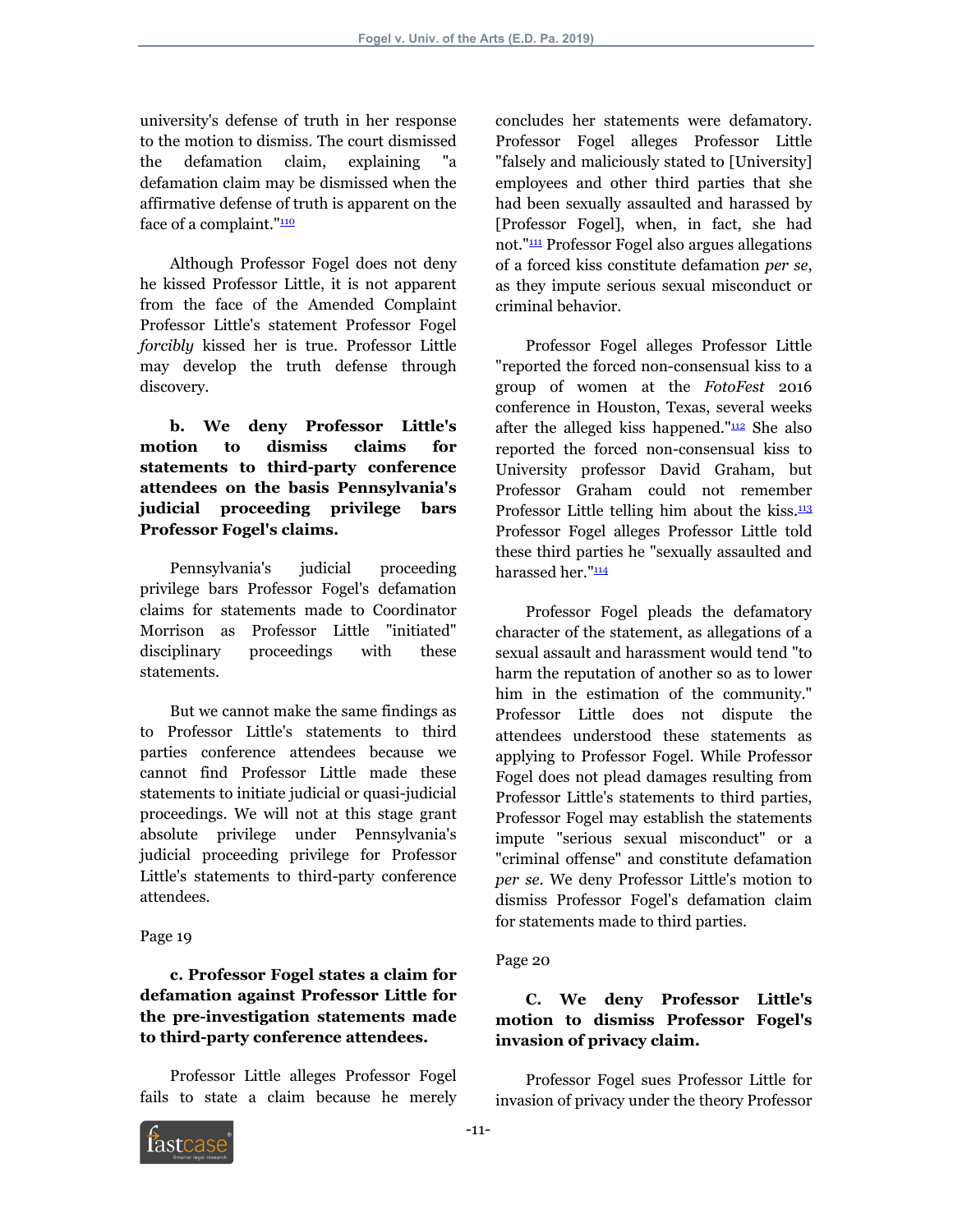Little placed him in a false light. Professor Little argues because the truth defense applies to her defamation claim, the defense applies to her false light claim as well. To state a claim for false light invasion of privacy, Professor Fogel must allege Professor Little's statements "[are] not true, [are] highly offensive to a reasonable person, and [are] publicized with knowledge or in reckless disregard of its falsity." $\frac{115}{115}$  $\frac{115}{115}$  $\frac{115}{115}$ 

<span id="page-11-32"></span>Professor Little repeats her truth defense in moving to dismiss Professor Fogel's false light claim. As explained, we do not dismiss Professor Fogel's defamation claim at this preliminary stage based on Professor Little's truth defense. The "truth" is not apparent from Professor Fogel's allegations. Professor Little may develop this defense through discovery.

#### <span id="page-11-16"></span><span id="page-11-15"></span>**III. Conclusion.**

<span id="page-11-18"></span><span id="page-11-17"></span>In an accompanying Order, we deny the University's motion to dismiss Professor Fogel's erroneous outcome claim under Title IX. Professor Fogel's negligence claim is dismissed as withdrawn.

<span id="page-11-20"></span><span id="page-11-19"></span>We grant Professor Little's motion to dismiss Professor Fogel's defamation claim for statements made to Coordinator Morrison. We deny Professor Little's motion to dismiss the defamation claim for statements made to third-party conference attendees. We deny Professor Little's motion to dismiss the invasion of privacy claims.

Footnotes:

--------

<span id="page-11-0"></span> $\frac{1}{2}$  ECF Doc. No. 14  $\P$  1, 20.

<span id="page-11-1"></span> $\triangleq$  *Id.* at  $\P$  39.

<span id="page-11-2"></span>[3.](#page-1-2) *Id*. at ¶ 11.

<span id="page-11-3"></span>[4.](#page-1-3) *Id*. at ¶¶ 13-18.

- <span id="page-11-14"></span><span id="page-11-13"></span><span id="page-11-12"></span><span id="page-11-11"></span><span id="page-11-10"></span><span id="page-11-9"></span><span id="page-11-8"></span><span id="page-11-7"></span><span id="page-11-6"></span><span id="page-11-5"></span><span id="page-11-4"></span>[5.](#page-1-4) *Id*. at ¶ 19. [6.](#page-1-5) *Id*. at ¶ 25.  $\overline{2}$ *Id.* at  $\P$  23. [8.](#page-1-7) *Id*. [9.](#page-1-8) *Id*. at ¶ 25. [10.](#page-1-9) *Id*. at ¶ 28. [11.](#page-1-10) *Id*. [12.](#page-1-11) *Id*. at ¶ 29.  $\frac{13}{2}$  *Id.* at 1 30.  $\frac{14}{14}$  *Id.* at 131. [15.](#page-2-1) *Id*. at ¶ 43. [16.](#page-2-2) *Id*. at ¶ 33. [17.](#page-2-3) *Id*. at ¶ 34. [18.](#page-2-4) *Id*. at ¶ 26. [19.](#page-2-5) *Id*. at ¶ 35. [20.](#page-2-6) *Id*. at ¶ 37. [21.](#page-2-7) *Id*. [22.](#page-2-8) *Id*. at ¶ 39. [23.](#page-2-9) *Id*. [24.](#page-2-10) *Id*. at ¶ 32. [25.](#page-2-11) *Id*. at ¶ 40. [26.](#page-2-12) *Id*. [27.](#page-2-13) *Id*. at ¶ 41. [28.](#page-2-14) *Id*. at ¶ 42. [29.](#page-2-15) *Id*. at ¶¶ 42, 43. [30.](#page-3-0) *Id*. at ¶ 20. [31.](#page-3-1) *Id*.
- <span id="page-11-31"></span><span id="page-11-30"></span><span id="page-11-29"></span><span id="page-11-28"></span><span id="page-11-27"></span><span id="page-11-26"></span><span id="page-11-25"></span><span id="page-11-24"></span><span id="page-11-23"></span><span id="page-11-22"></span><span id="page-11-21"></span>[32.](#page-3-2) *Id*.

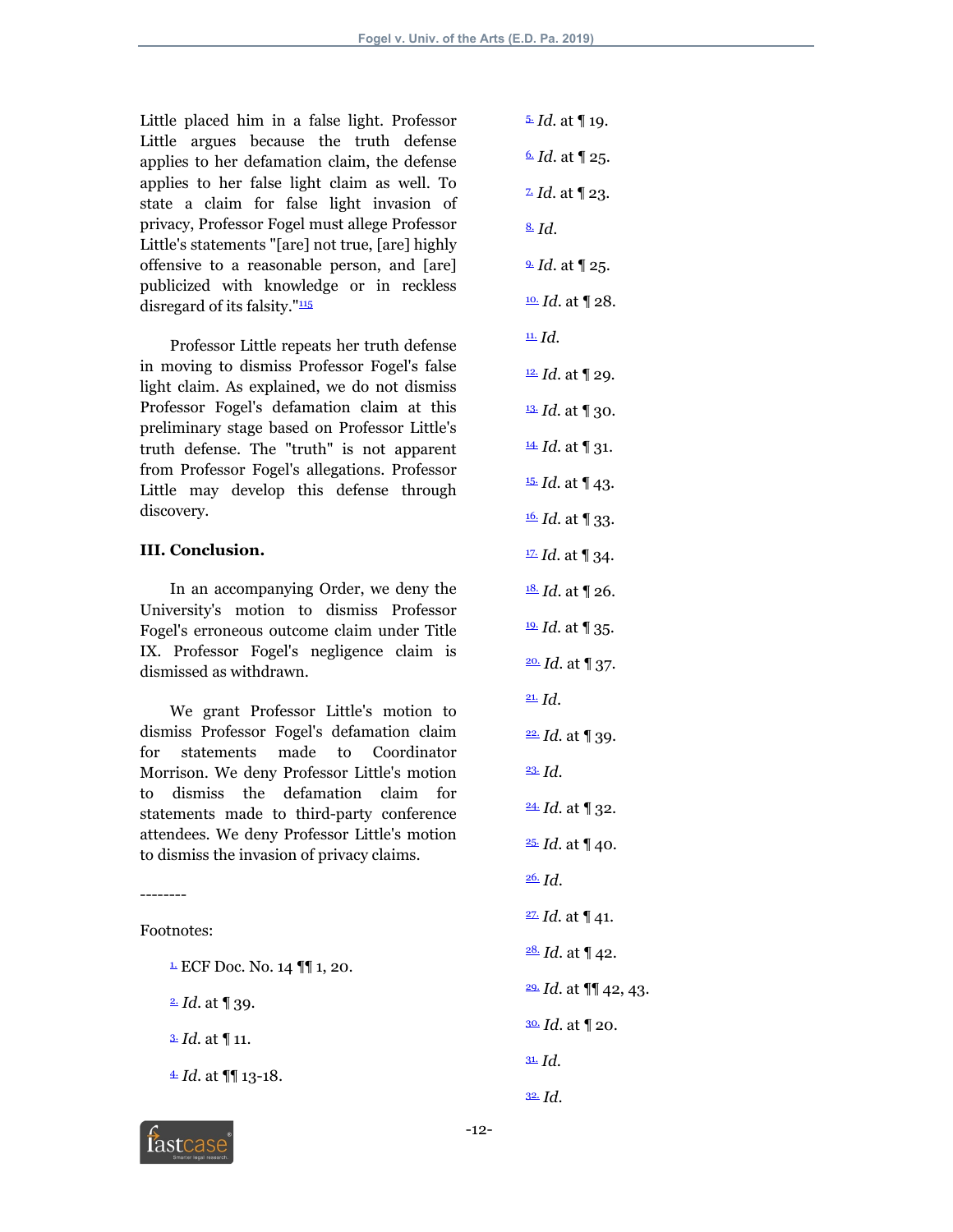<span id="page-12-0"></span>[33.](#page-3-3) *Id*.

<span id="page-12-1"></span>[34.](#page-3-4) *Id*. at ¶ 44.

<span id="page-12-2"></span>[35.](#page-3-5) *Id*. at ¶ 45.

<span id="page-12-3"></span>[36.](#page-3-6) ECF Doc. No. 23, at p. 2.

<span id="page-12-4"></span>[37.](#page-3-7) When considering a motion to dismiss "[w]e accept as true all allegations in the plaintiff's complaint as well as all reasonable inferences that can be drawn from them, and we construe them in a light most favorable to the non-movant." *Tatis v*. *Allied Interstate*, *LLC*, 882 F.3d 422, 426 (3d Cir. 2018) (quoting *Sheridan v*. *NGK Metals Corp*., 609 F.3d 239, 262 n.27 (3d Cir. 2010)). To survive dismissal, "a complaint must contain sufficient factual matter, accepted as true, to 'state a claim to relief that is plausible on its face.'" *Ashcroft v*. *Iqbal*, 556 U.S. 662, 678 (2009) (quoting *Bell Atl*. *Corp*. *v*. *Twombly*, 550 U.S. 544, 570 (2007)). "A claim has facial plausibility when the plaintiff pleads factual content that allows the court to draw the reasonable inference that the defendant is liable for the misconduct alleged." *Id*. (citing *Twombly*, 550 U.S. at 556). Our Court of Appeals requires us to apply a three-step analysis under a  $12(b)(6)$  motion: (1) "it must 'tak[e] note of the elements [the] plaintiff must plead to state a claim;'" (2) "it should identify allegations that, 'because they are no more than conclusions, are not entitled to the assumption of truth;" and,  $(3)$  "[w]hen there are well-pleaded factual allegations, [the] court should assume their veracity and then determine whether they plausibly give rise to an entitlement for relief." *Connelly v*. *Lane Constr*. *Corp*., 809 F.3d 780, 787 (3d Cir. 2016) (quoting *Iqbal*, 556 U.S. at 675, 679).

<span id="page-12-28"></span><span id="page-12-27"></span><span id="page-12-26"></span><span id="page-12-25"></span><span id="page-12-5"></span> $38.20$  $38.20$  U.S.C. § 1681(a).

<span id="page-12-6"></span>[39.](#page-3-9) *Yusuf v*. *Vassar Coll*., 35 F.3d 709, 715 (2d Cir. 1994); *Mallory v*. *Ohio Univ*., 76 F. App'x 634, 639 (6th Cir. 2003).

<span id="page-12-30"></span><span id="page-12-29"></span><span id="page-12-7"></span>[40.](#page-3-10) *Yusuf*, 35 F.3d at 715.

<span id="page-12-8"></span>[41.](#page-3-11) *Id*.

<span id="page-12-9"></span>[42.](#page-3-12) *Doe v*. *Rider Univ*., No. 16-4882, 2018 WL 466225, at \*8 (D.N.J. Jan. 17, 2018); *Doe v*. *The Trustees of the Univ*. *of Pennsylvania*, 270 F. Supp. 3d 799 (E.D. Pa. 2017).

<span id="page-12-10"></span>[43.](#page-4-0) *Rider Univ*., 2018 WL 466225, at \*8 (quoting *Yusuf*, 35 F.3d at 715).

<span id="page-12-11"></span>[44.](#page-4-1) *Id*. (quoting *Yusuf*, 35 F.3d at 715).

<span id="page-12-12"></span>[45.](#page-4-2) *The Trustees of the Univ*. *of Pennsylvania*, 270 F. Supp. 3d at 822 (quoting *Yusuf*, 35 F.3d at 715).

<span id="page-12-13"></span>[46.](#page-4-3) *Id*. at 823 (quoting *Harris v*. *Saint Joseph's Univ*., No. 13-3937, 2014 WL 1910242, at \*4 (E.D. Pa. May 13, 2014)).

<span id="page-12-24"></span><span id="page-12-23"></span><span id="page-12-22"></span><span id="page-12-21"></span><span id="page-12-20"></span><span id="page-12-19"></span><span id="page-12-18"></span><span id="page-12-17"></span><span id="page-12-16"></span><span id="page-12-15"></span><span id="page-12-14"></span>[47.](#page-4-4) *Id*. [48.](#page-4-5) *Id*. [49.](#page-4-6) *Id*. [50.](#page-4-7) *Id*. [51.](#page-4-8) *Id*. [52.](#page-4-9) *Id*. at 823-24. [53.](#page-4-10) ECF Doc. No. 14 | 53.  $54.$  *Id.* at  $\P$  61. [55.](#page-5-0) *Id*. at ¶ 32. [56.](#page-5-1) *Id*. at ¶ 31. [57.](#page-5-2) *Id*. at ¶ 34. [58.](#page-5-3) *Id*. [59.](#page-5-4) *Id*. at ¶ 29. [60.](#page-5-5) *Id*. [61.](#page-5-6) *Id*. at ¶ 30. [62.](#page-5-7) *Id*. at ¶¶ 42-43. [63.](#page-5-8) *Id*. at ¶ 34.

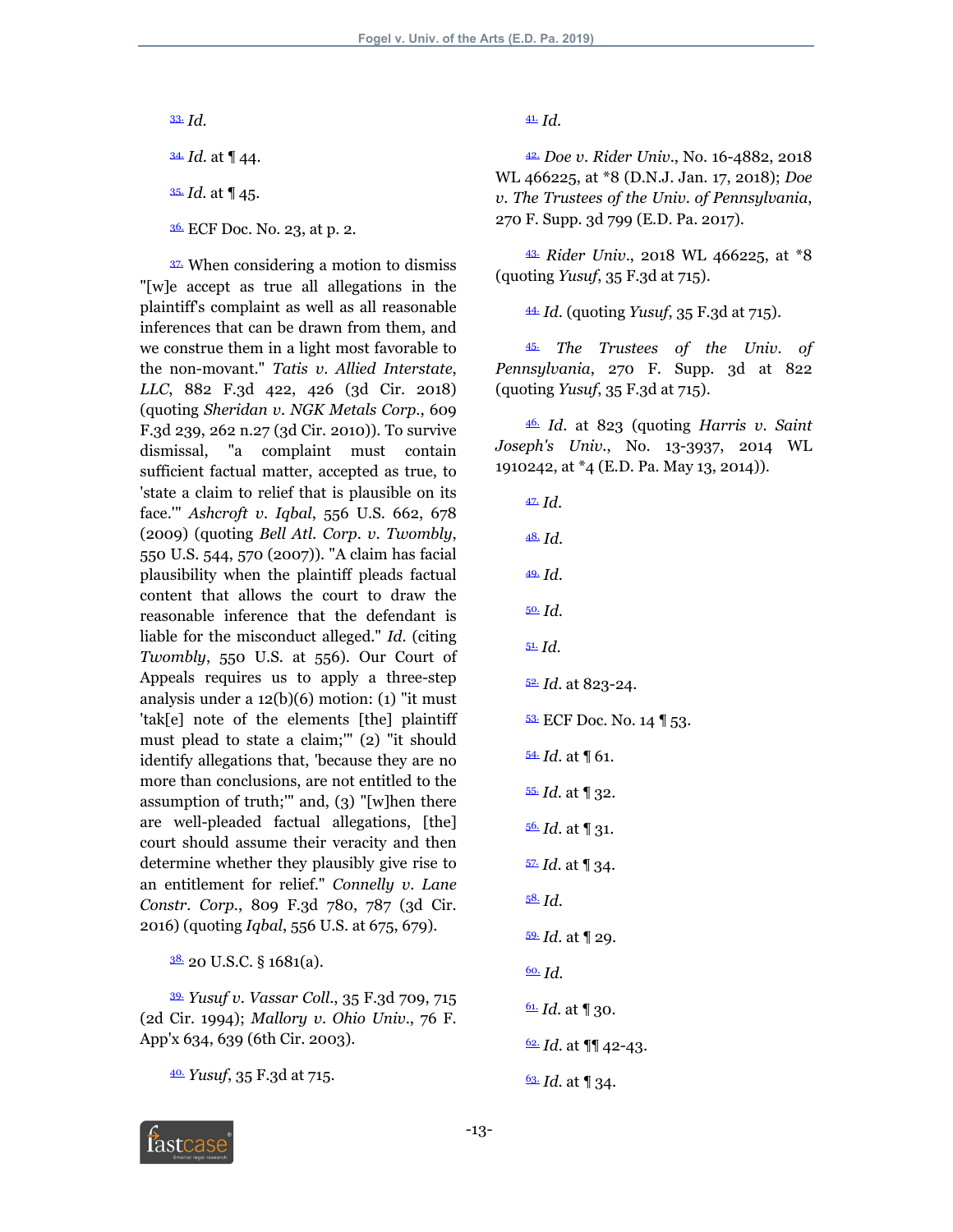<span id="page-13-5"></span><span id="page-13-4"></span><span id="page-13-3"></span><span id="page-13-2"></span><span id="page-13-1"></span><span id="page-13-0"></span>[64.](#page-5-9) *Id*. at ¶ 37. [65.](#page-5-10) *Id*. at ¶ 39. [66.](#page-5-11) *Id*. [67.](#page-5-12) *Id*. [68.](#page-5-13) *Id*. at ¶ 61. [69.](#page-5-14) *Id*. [70.](#page-5-15) *Id*. [71.](#page-5-16) *Id*. [72.](#page-6-0) *Id*. [73.](#page-6-1) *Id*. at ¶ 12.

<span id="page-13-10"></span><span id="page-13-9"></span><span id="page-13-8"></span><span id="page-13-7"></span><span id="page-13-6"></span>[74.](#page-6-2) *The Trustees of the Univ*. *of Pennsylvania*, 270 F. Supp. 3d at 823.

<span id="page-13-11"></span>[75.](#page-6-3) ECF Doc. No. 14 ¶ 39.

<span id="page-13-12"></span> $\frac{76}{10}$  ECF Doc. No. 14 | 55.

<span id="page-13-13"></span>[77.](#page-7-0) *Hill v*. *Cosby*, No. 15-1658, 2016 WL 491728, at \*2 (W.D. Pa. Feb. 9, 2016), *aff'd*, 665 F. App'x 169 (3d Cir. 2016) (citing 42 Pa. C.S. § 8343). The parties agreed at oral argument Pennsylvania law applies. At this stage, we apply Pennsylvania law to Professor Fogel's claim.

<span id="page-13-14"></span>[78.](#page-7-1) *Rose v*. *Dowd*, 265 F. Supp. 3d 525, 531 (E.D. Pa. 2017) (citing *Franklin Prescriptions*, *Inc*. *v*. *New York Times Co*., 424 F.3d 336, 343 (3d Cir. 2005)).

<span id="page-13-15"></span>[79.](#page-7-2) *Byars v*. *Sch*. *Dist*. *of Philadelphia*, 942 F. Supp. 2d 552, 564 (E.D. Pa. 2013) (citing *Blackwell v*. *Eskin*, 2916 A.2d 1123, 1125 (Pa. Super. Ct. 2007)).

<span id="page-13-16"></span>[80.](#page-7-3) *Byars*, 942 F. Supp. 2d at 563-64 (citing *Tucker v*. *Philadelphia Daily News*, 848 A.2d 113, 124 (Pa. 2004)).

<span id="page-13-17"></span>8<sup>1</sup>. ECF Doc. No. 14 | 11.

<span id="page-13-18"></span> $\frac{82}{6}$  *Id.* at **1** 34.

<span id="page-13-19"></span>[83.](#page-7-6) *Id*.

<span id="page-13-20"></span>[84.](#page-7-7) *Id*.

<span id="page-13-21"></span>[85.](#page-7-8) ECF Doc. No. 22-1, p. 10.

<span id="page-13-22"></span>[86.](#page-7-9) *Schatzberg v*. *State Farm Mut*. *Auto*. *Ins*. *Co*., 877 F. Supp. 2d 232, 246 (E.D. Pa. 2012) (quoting *Pawlowski v*. *Smorto*, 588 A.2d 36, 41 (Pa. Super. Ct. 1991)).

<span id="page-13-23"></span>[87.](#page-7-10) *Bochetto v*. *Gibson*, 860 A.2d 67, 73 (Pa. 2004).

<span id="page-13-24"></span>[88.](#page-7-11) *Milliner v*. *Enck*, 709 A.2d 417, 419 (Pa. Super. Ct. 1998) (applying absolute privilege to defamation claim when a defendant employer made statements to the Pennsylvania Department of Labor concerning the plaintiff's unemployment compensation application).

<span id="page-13-25"></span>[89.](#page-7-12) *Schanne v*. *Addis*, 898 F. Supp. 2d 751, 755 (E.D. Pa. 2012), *vacated and remanded*, 615 F. App'x 759 (3d Cir. 2015).

<span id="page-13-26"></span>[90.](#page-8-0) *Id*. (citing *Pawlowski v*. *Smorto*, 588 A.2d 36, 42 (Pa. Super. Ct. 1991)).

<span id="page-13-27"></span>[91.](#page-8-1) *Id*. at 757.

<span id="page-13-28"></span>[92.](#page-8-2) *Id*.

<span id="page-13-29"></span>[93.](#page-8-3) *Schanne v*. *Addis*, 615 F. App'x 759 (3d Cir. 2015).

<span id="page-13-30"></span>[94.](#page-8-4) *Schanne v*. *Addis*, 121 A.3d 942, 952 (Pa. 2015).

<span id="page-13-31"></span>[95.](#page-8-5) *Id*. at 949.

<span id="page-13-32"></span>[96.](#page-8-6) *Id*.

<span id="page-13-33"></span>[97.](#page-8-7) *Id*.

<span id="page-13-34"></span>[98.](#page-8-8) *Id*. at 950 (Comment to Restatement (Second) of Torts § 588 (1977)).

<span id="page-13-35"></span>[99.](#page-8-9) *Id*. The Pennsylvania Supreme Court explained it would not determine whether the privilege applies in a case where a complainant intended to initiate a school